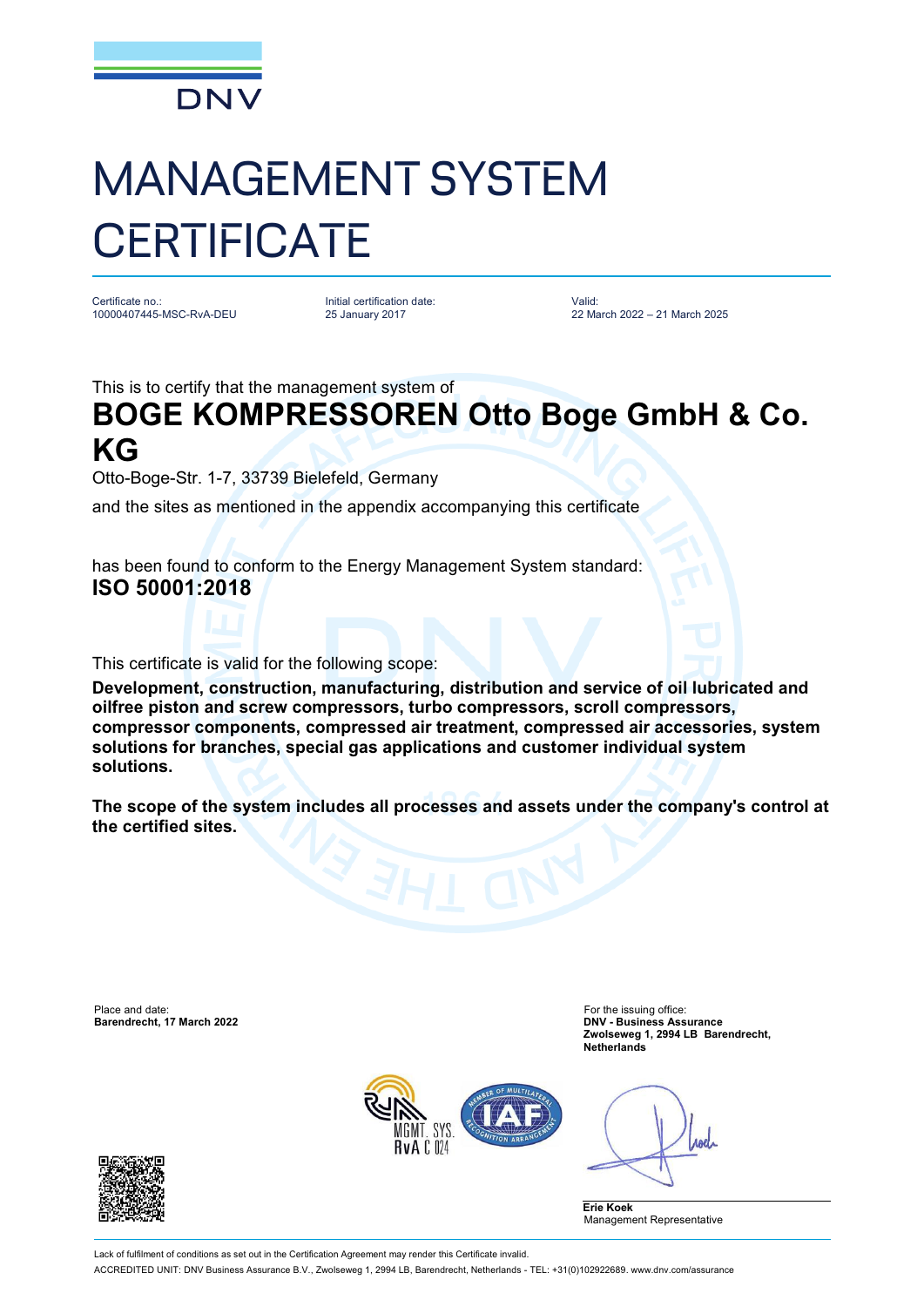

Place and date: Barendrecht, 17 March 2022

## **Appendix to Certificate**

## **BOGE KOMPRESSOREN Otto Boge GmbH & Co. KG**

Locations included in the certification are as follows:

| <b>Site Name</b>                                       | <b>Site Address</b>                             | <b>Site Scope</b>                                                                                                                                                                                                                                                                                                                                                             |
|--------------------------------------------------------|-------------------------------------------------|-------------------------------------------------------------------------------------------------------------------------------------------------------------------------------------------------------------------------------------------------------------------------------------------------------------------------------------------------------------------------------|
| BOGE KOMPRESSOREN Otto Boge<br>GmbH & Co. KG           | Otto-Boge-Str. 1-7, 33739 Bielefeld,<br>Germany | Development, construction, manufacturing,<br>distribution and service of oil lubricated<br>and oilfree piston- and screw-<br>compressors, turbo compressors, scroll<br>compressors, compressor components,<br>compressed air treatment, compressed air<br>accessories, system solutions for<br>branches, special gas applications and<br>customer individual system solutions |
| BOGE Druckluftsysteme GmbH & Co. KG                    | Otto-Boge-Str. 1-7, 33739 Bielefeld,<br>Germany | Distribution and service of oil lubricated<br>and oilfree piston- and screw-<br>compressors, turbo compressors, scroll<br>compressors, compressor components,<br>compressed air treatment, compressed air<br>accessories, system solutions for<br>branches, special gas applications and<br>customer individual system solutions.                                             |
| <b>BOGE Druckluftsysteme Verwaltungs</b><br>GmbH       | Otto-Boge-Str. 1-7, 33739 Bielefeld,<br>Germany | General partner company                                                                                                                                                                                                                                                                                                                                                       |
| BOGE Compressed Air Systems GmbH &<br>Co. KG           | Otto-Boge-Str. 1-7, 33739 Bielefeld,<br>Germany | Distribution and service of oil lubricated<br>and oilfree piston- and screw-<br>compressors, turbo compressors, scroll<br>compressors, compressor components,<br>compressed air treatment, compressed air<br>accessories, system solutions for<br>branches, special gas applications and<br>customer individual system solutions.                                             |
| <b>BOGE Compressed Air Systems</b><br>Verwaltungs GmbH | Otto-Boge-Str. 1-7, 33739 Bielefeld,<br>Germany | General partner company                                                                                                                                                                                                                                                                                                                                                       |
| BOGE & Co. Maschinenhandelsges. mbH                    | Otto-Boge-Str. 1-7, 33739 Bielefeld,<br>Germany | Distribution (purchase, sale and trade) of<br>oil-lubricated and oil-free piston and screw<br>compressors, turbo compressors, scroll<br>compressors, compressor components,<br>compressed air treatment, compressed air<br>accessories                                                                                                                                        |
| Technika Beteiligungs GmbH                             | Otto-Boge-Str. 1-7, 33739 Bielefeld,<br>Germany | General partner company                                                                                                                                                                                                                                                                                                                                                       |
| <b>BOGE International GmbH</b>                         | Otto-Boge-Str. 1-7, 33739 Bielefeld,<br>Germany | Distribution and service of oil lubricated<br>and oilfree piston- and screw-<br>compressors, turbo compressors, scroll<br>compressors, compressor components,<br>compressed air treatment, compressed air<br>accessories, system solutions for<br>branches, special gas applications and<br>customer individual system solutions                                              |
| Industriebeteiligungs GmbH                             | Otto-Boge-Str. 1-7, 33739 Bielefeld,<br>Germany | General partner company                                                                                                                                                                                                                                                                                                                                                       |
| <b>BOGE KOMPRESSOREN Otto Boge</b><br>GmbH & Co. KG    | Meller Strasse 2, 33613 Bielefeld,<br>Germany   | IT-Support                                                                                                                                                                                                                                                                                                                                                                    |

Lack of fulfilment of conditions as set out in the Certification Agreement may render this Certificate invalid.

ACCREDITED UNIT: DNV Business Assurance B.V., Zwolseweg 1, 2994 LB, Barendrecht, Netherlands - TEL: +31(0)102922689. [www.dnv.com/assurance](http://www.dnv.com/assurance)